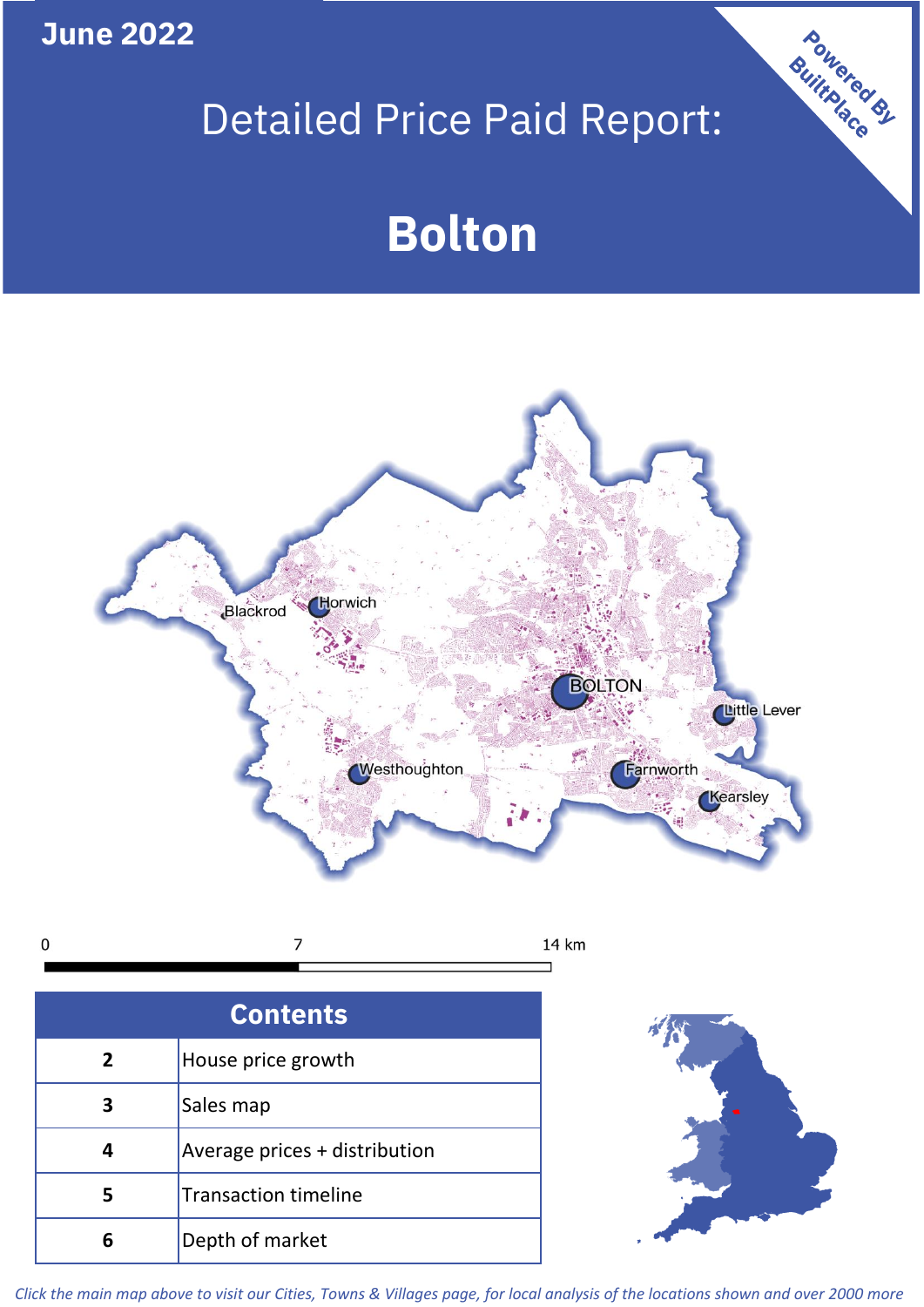#### **Headline Data**

|                     | <b>Current level</b> | 3 month | <b>Annual</b> | 5 year  | 10 year |
|---------------------|----------------------|---------|---------------|---------|---------|
| <b>House prices</b> | £179,129             | 3.5%    | 12.7%         | 39.7%   | 66.5%   |
| <b>Transactions</b> | 3,941                | $-9.8%$ | 9.3%          | $-4.0%$ | 52.5%   |

#### **House Price Growth (April 2022 data)**

#### *Annual Change in House Prices*



House prices in Bolton grew by 12.7% in the 12 months to April 2022 (based on 3-month smoothed data). By comparison national house prices grew by 10.7% and prices in the North West grew by 11.0% over the same period.

Bolton house prices are now 30.2% above their previous peak in 2007, compared to +36.0% for the North West and +52.9% across England.



#### *Year-To-Date Change in House Prices, December to April*

Local prices have grown by 3.7% in 2022 so far, compared to growth of 3.1% over the same period last year.

#### *Source: OS OpenData; UK House Price Index (Contains HM Land Registry data © Crown copyright)*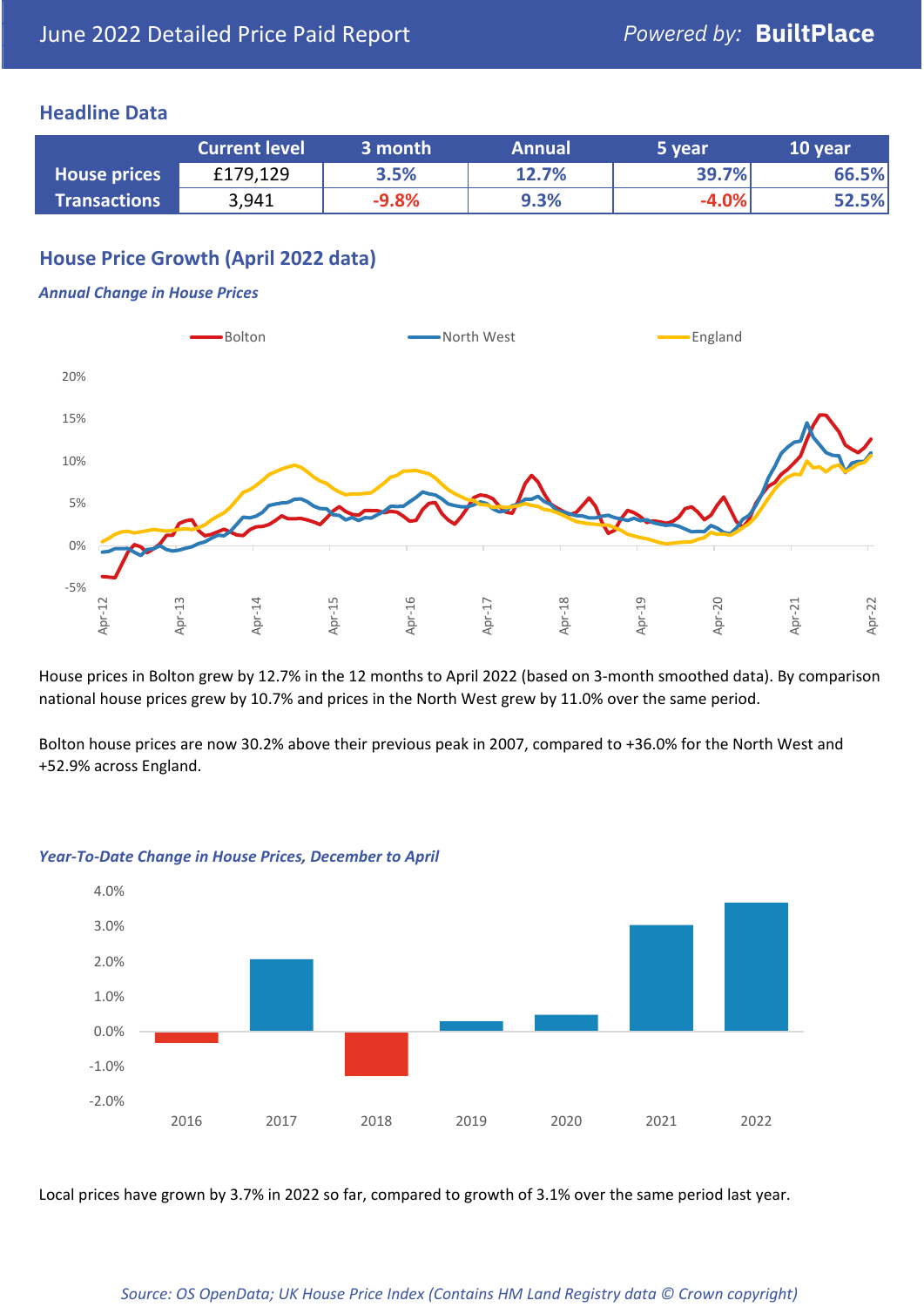### **House Price Map**

*12 months to April 2022*



*Each point is one postcode, coloured by the average value relative to all sales in this local authority (price bands are LA-specific quintiles).*

### **Map Key**

| Min      | <b>Max</b> |                            |
|----------|------------|----------------------------|
| Up to    | £100,000   | 1st quintile / lowest 20%  |
| £100,000 | £133,000   | 2nd quintile               |
| £133,000 | £173,000   | 3rd quintile               |
| £173,000 | £248,000   | 4th quintile               |
| £248,000 | and over   | 5th quintile / highest 20% |
|          |            |                            |

*Source: OS OpenData; UK House Price Index (Contains HM Land Registry data © Crown copyright)*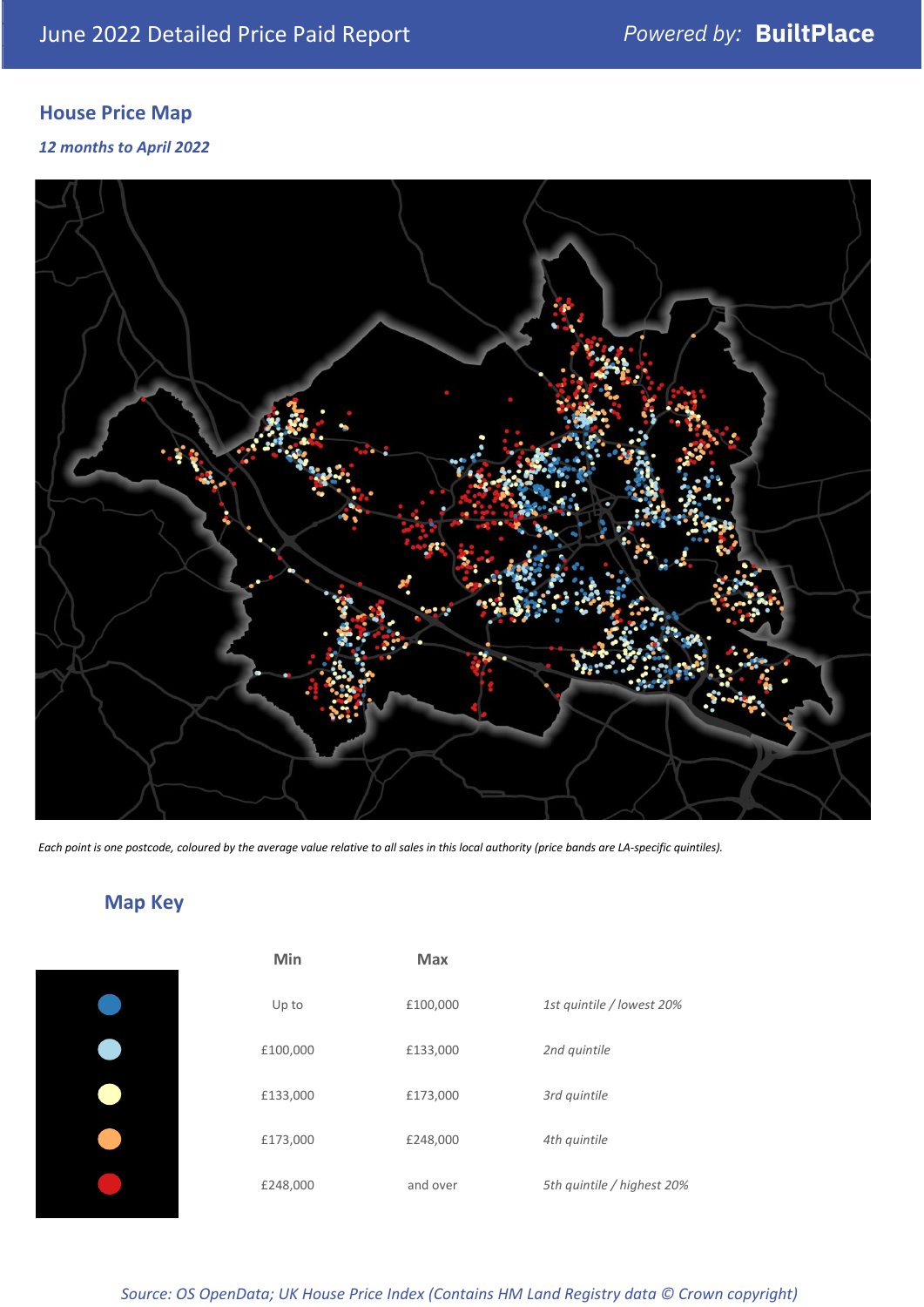### **Average House Price by Property Type**

#### *12 months to April 2022*



|                 | <b>New</b> | <b>Second hand</b> |  |  |
|-----------------|------------|--------------------|--|--|
| <b>Flat</b>     | £107,275   | £108,429           |  |  |
| <b>Terraced</b> | £174,450   | £133,934           |  |  |
| Semi-detached   | £195,381   | £189,976           |  |  |
| <b>Detached</b> | £293,571   | £358,517           |  |  |

#### **House Price Distribution by Year**

*All properties, by price band and calendar year (2020 = year to date)*

|                    | 1997 | 2002 | 2007 | 2012 | 2017 | 2019 | 2020 |
|--------------------|------|------|------|------|------|------|------|
| <b>Under £100k</b> | 93%  | 80%  | 34%  | 47%  | 36%  | 21%  | 20%  |
| £100-200k          | 6%   | 17%  | 52%  | 41%  | 46%  | 49%  | 53%  |
| E200-300k          | 1%   | 2%   | 11%  | 8%   | 13%  | 19%  | 17%  |
| £300-400k          | 0%   | 1%   | 2%   | 2%   | 3%   | 7%   | 5%   |
| £400-500k          | 0%   | 0%   | 1%   | 1%   | 1%   | 3%   | 2%   |
| <b>£500k-1m</b>    | 0%   | 0%   | 1%   | 1%   | 1%   | 2%   | 2%   |
| £1-2m              | 0%   | 0%   | 0%   | 0%   | 0%   | 0%   | 0%   |
| <b>Over £2m</b>    | 0%   | 0%   | 0%   | 0%   | 0%   | 0%   | 0%   |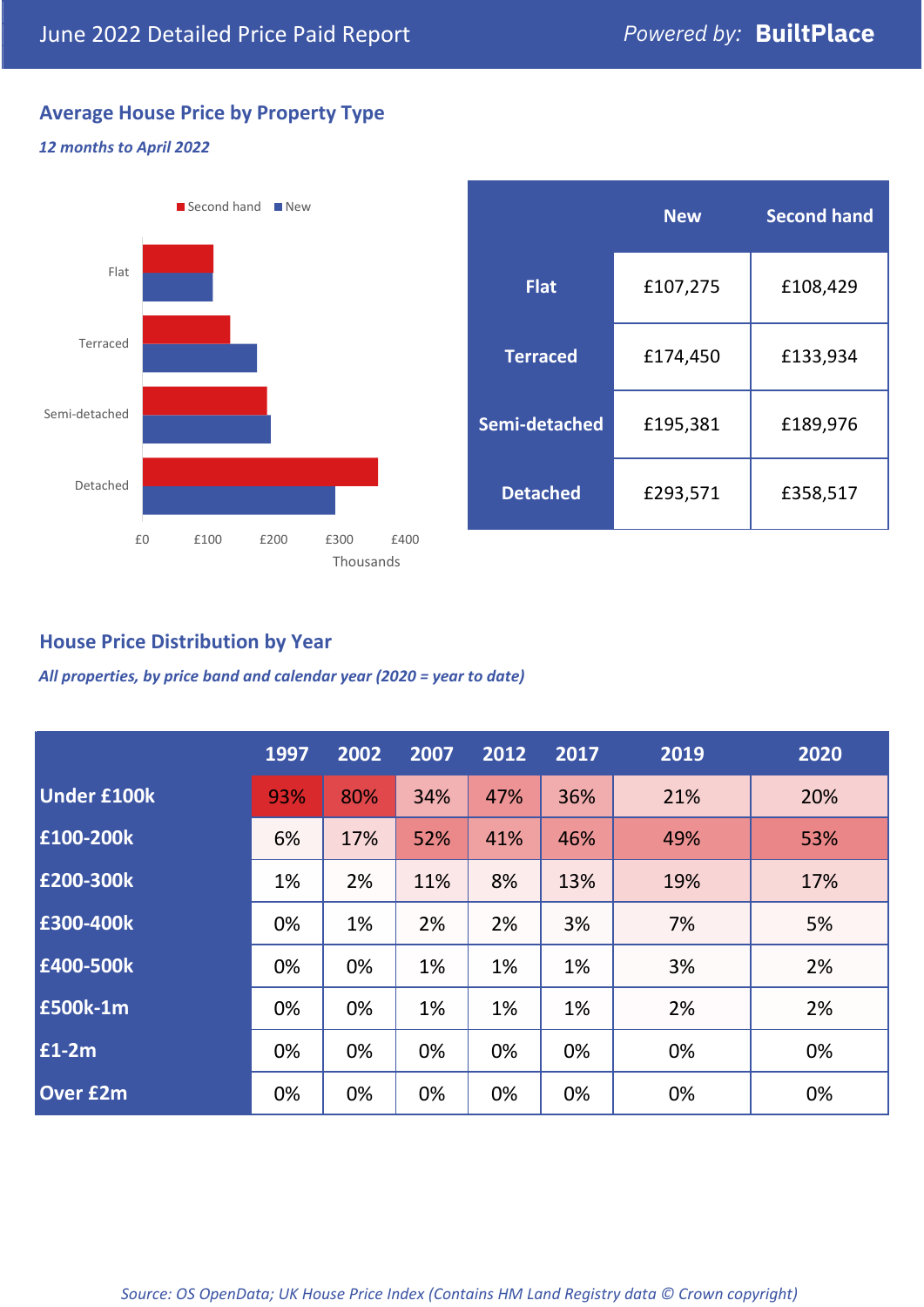#### **Transactions (February 2022 data)**

*Annual Transactions, Indexed (2001-05 average = 100)*



There were 3,941 transactions in Bolton during the 12 months to February 2022. This is 65% of the average from 2001-05 and suggests activity is significantly below pre-downturn levels.

Transactions in Bolton have grown by 7.9% since 2014, compared to changes of +3.4% for North West and -7.7% for England.



#### *Cash and New Build Sales as % of Total, by Year*

*Note: The data on this page EXCLUDES transactions identified as transfers under a power of sale/repossessions, buy-to-lets (where they can be identified by a mortgage), and transfers to non-private individuals - i.e. it comprises only Land Registry 'A' data.*